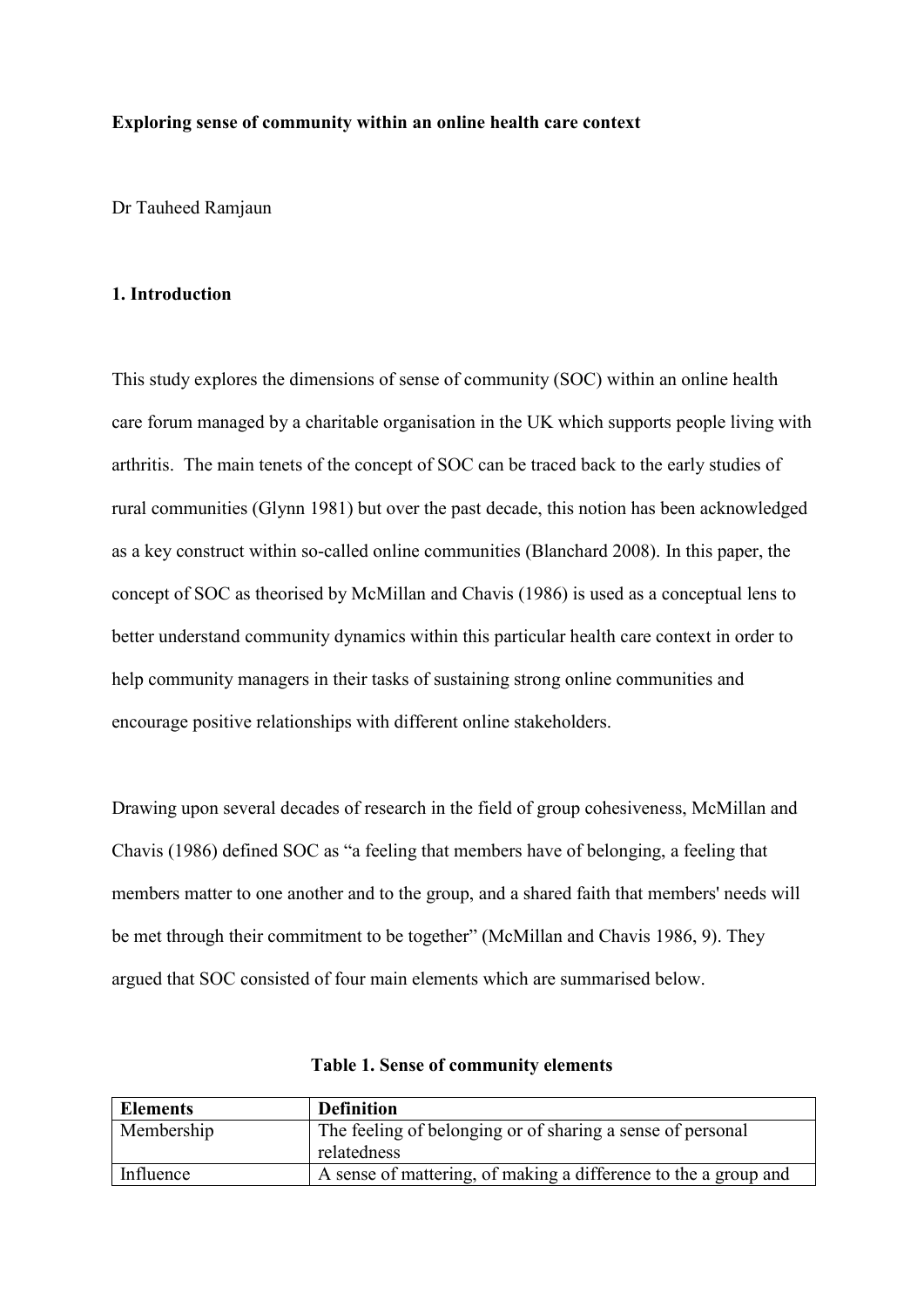|                     | of the group mattering to its members                       |  |  |
|---------------------|-------------------------------------------------------------|--|--|
| Integration and     | The feeling that members' needs will be met by resources    |  |  |
| fulfilment of needs | received through their membership in the group              |  |  |
| Shared emotional    | The commitment and belief that members have shared and will |  |  |
| connection          | share history, common places, time together and similar     |  |  |
|                     | experiences                                                 |  |  |

Adapted from McMillan and Chavis (1986)

This conceptualisation of SOC has been applied and researched more recently in the online context (e.g. Koh et al. 2003, Blanchard and Markus 2004, Blanchard 2007, Abfalter 2012). Blanchard and Markus (2004) first explored dimensions of SOC within a newsgroup of people interested in multiple sports event. They concluded after a naturalistic inquiry involving participant observation and member interviews that dimensions of sense of community were present but they differed from that manifested within physical communities. Subsequent studies attempted to use quantitative measures to test existing scales of sense of community originating from studies within offline communities (Blanchard 2007). Blanchard (2007, 827) introduced the construct of sense of virtual community (SOVC) as "members' feelings of membership, identity, belonging, and attachment to a group that interacts primarily through electronic communication." The reason for a different construct was because her study tended to indicate that sense of community manifested differently within online settings. However, she reinforced the fact that sense of virtual community is the key feature that "distinguishes virtual communities from mere virtual groups" (Blanchard 2008, 2107).

So far, dimensions of SOVC have been tested and refined using mostly quantitative scales (Blanchard 2008, Obst and Stafurik 2010, Abfalter et al. 2012). One of the most recent quantitative studies by Abfalter et al. (2012) confirmed that the four dimensions of sense of community as identified by McMillan and Chavis (1986) by using an updated version of a sense of community index proposed by (Chavis, Lee and Acosta, 2008) contradicting the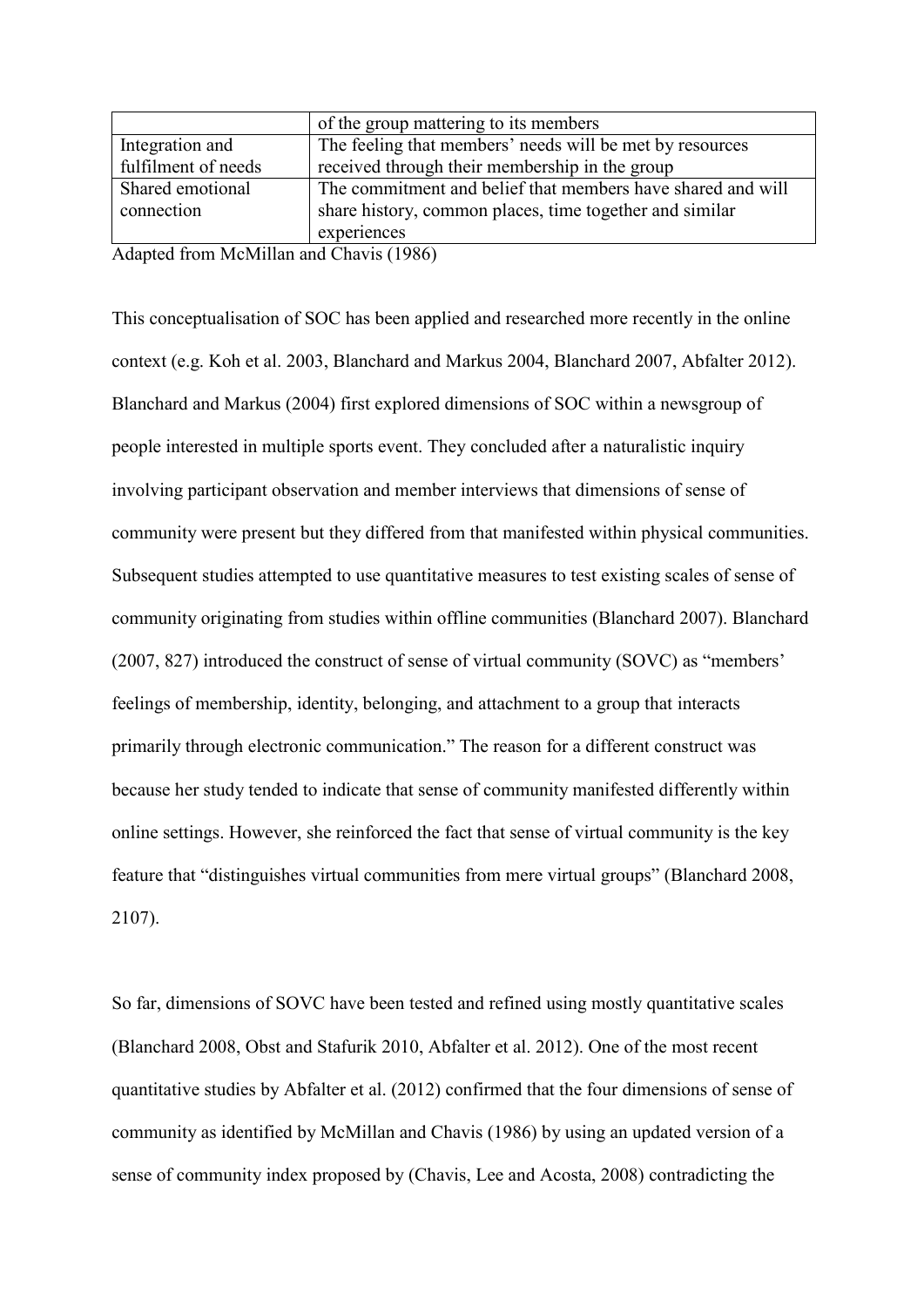previous works by Blanchard (2008). Therefore it can be argued that research in the area of sense of community within online groups is still at its infancy and there is a need to explore this construct in more depth with more qualitative approaches in different types of platforms (Abfalter et al. 2012) as well as in specific sectors where such communities are thriving such as online health care communities.

Online health communities have been growing in importance over the past decade with the potential of providing various benefits for the different stakeholders involved within that sector (Johnson and Ambrose 2006). While there has been a body of work that has "investigated the dynamics of virtual communities across a range of different conditions" (Kirk and Milnes 2016, 310), there is a felt need of better understanding and measuring the elements of SOC within such heath care communities. Related research in that specific field included Welbourne, Blanchard and Boughton (2009) who explored SOVC within online health communities for women dealing with infertility issues. They found that members with a higher sense of SOVC experienced less detrimental effects of stress hence concluding that "SOVC may be an important component of the positive health outcomes in online health groups" (p. 137). Similarly, Obst and Stafurik (2010) explored the existence and role of SOC within a disability health forum and found that "online social support and sense of community did exist between members of these sites and was associated with individual well-being" (p. 529). Both studies explored dimensions of SOC/SOVC using a quantitative approach and were more concerned about the impact of SOC/SOVC on health outcomes.

This study's aim was to contribute to this emerging body of research relating to SOC within specific online health care communities. A working definition of an online community was proposed for the purpose of this study based on the definitions postulated by Porter (2004)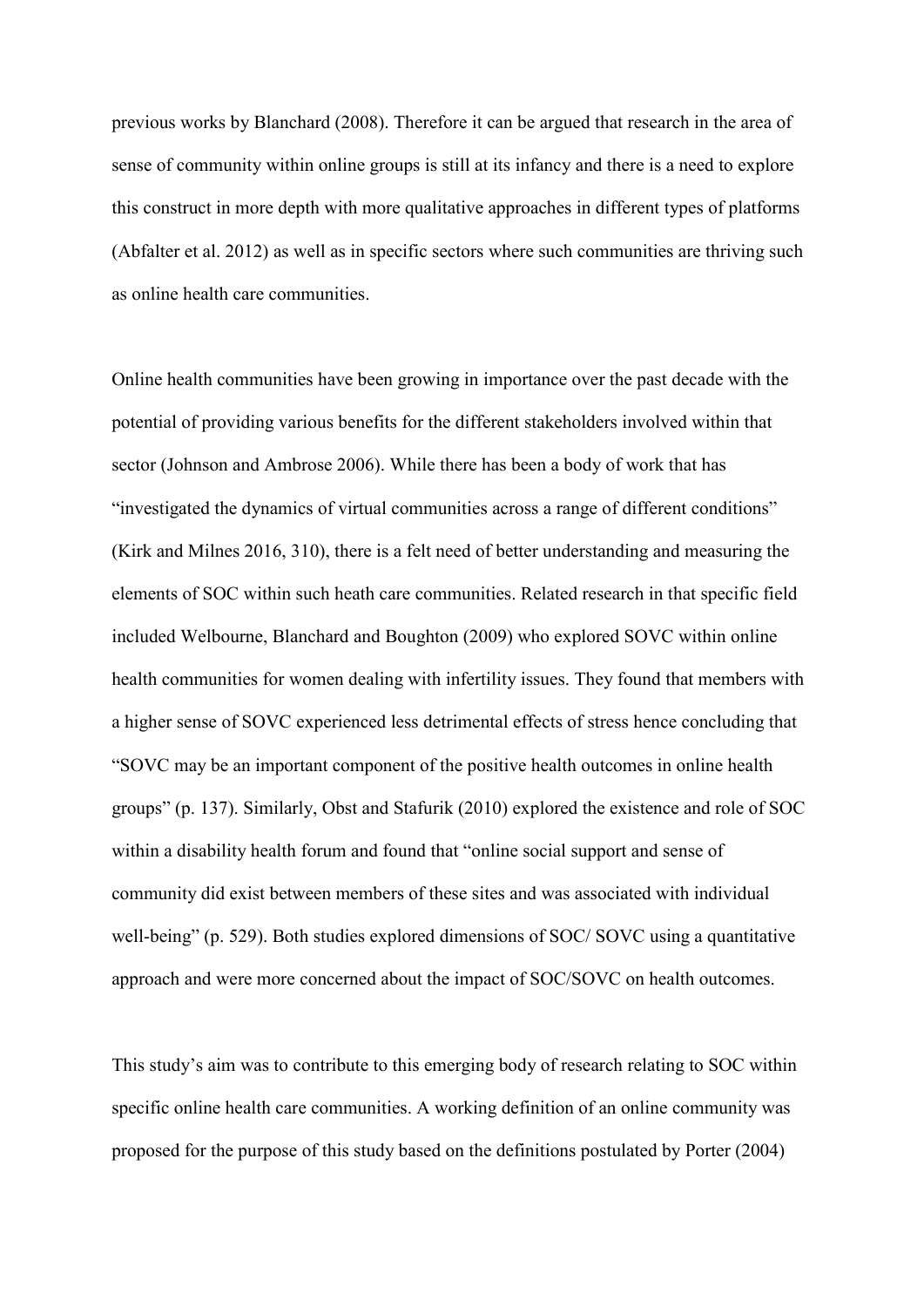and Blanchard (2007) as follows: an online community is a collective of stakeholders with a shared sense of community interacting via an online platform. This working definition laid emphasis on the fact that an online group can only be considered as a community if there is a form of SOC identified within that community. The sense of community elements as originally defined by McMillan and Chavis (1986) were adopted as the conceptual frame for this study given the latest conclusions of Abfalter et al. (2012).

## **2. Methods**

A social constructionist approach similar to Blanchard and Markus (2004) was adopted for this investigation given the approach of immersing within the cultural and social context in which meanings were constructed (Denzin and Lincoln 2003). Data was mined from unstructured qualitative interviews conducted with eight key informants who considered themselves as active members of the charity's online forum and who voluntarily shared their experiences on this platform. Details of participant profile and contact times are provided in the table below.

| <b>Identity</b><br>code | <b>Region</b> | Age<br>range | <b>Interview</b><br>method | Approximate<br>contact time     | <b>Estimated</b><br><b>Recorded time</b> |
|-------------------------|---------------|--------------|----------------------------|---------------------------------|------------------------------------------|
| H                       | Midlands      | 60s          | Video Skype                | $1 \text{ hr} 10 \text{ mins}$  | 1 <sub>hr</sub>                          |
| M                       | Midlands      | 40s          | Video Skype                | $1 \text{ hr} 05 \text{ mins}$  | 1 <sub>hr</sub>                          |
| $\overline{O}$          | London        | 50s          | Face-to-face               | $1 \text{ hr} 20 \text{ mins}$  | $1 \text{ hr} 05 \text{ mins}$           |
| $\mathbf R$             | South         | 50s          | Phone                      | $1 \text{ hr} 30 \text{ mins}$  | 1 <sub>hr</sub> 18 mins                  |
| S                       | Midlands      | 40s          | Face-to-face               | 2 <sub>hr</sub> 20 mins         | 2 <sub>hr</sub> 11 <sub>mins</sub>       |
| T                       | South         | 50s          | Phone                      | $1 \text{ hr} 40 \text{ mins}$  | $1 \text{ hr} 30 \text{ mins}$           |
| U                       | Cornwall      | 50s          | Phone                      | $1 \text{ hr } 45 \text{ mins}$ | 1hr 36 mins                              |
| V                       | Scotland      | 60s          | Video Skype                | 1 hrs 25 mins                   | 1 <sub>hr</sub> 16 mins                  |

**Table 1: Profile of participants and estimated contact times**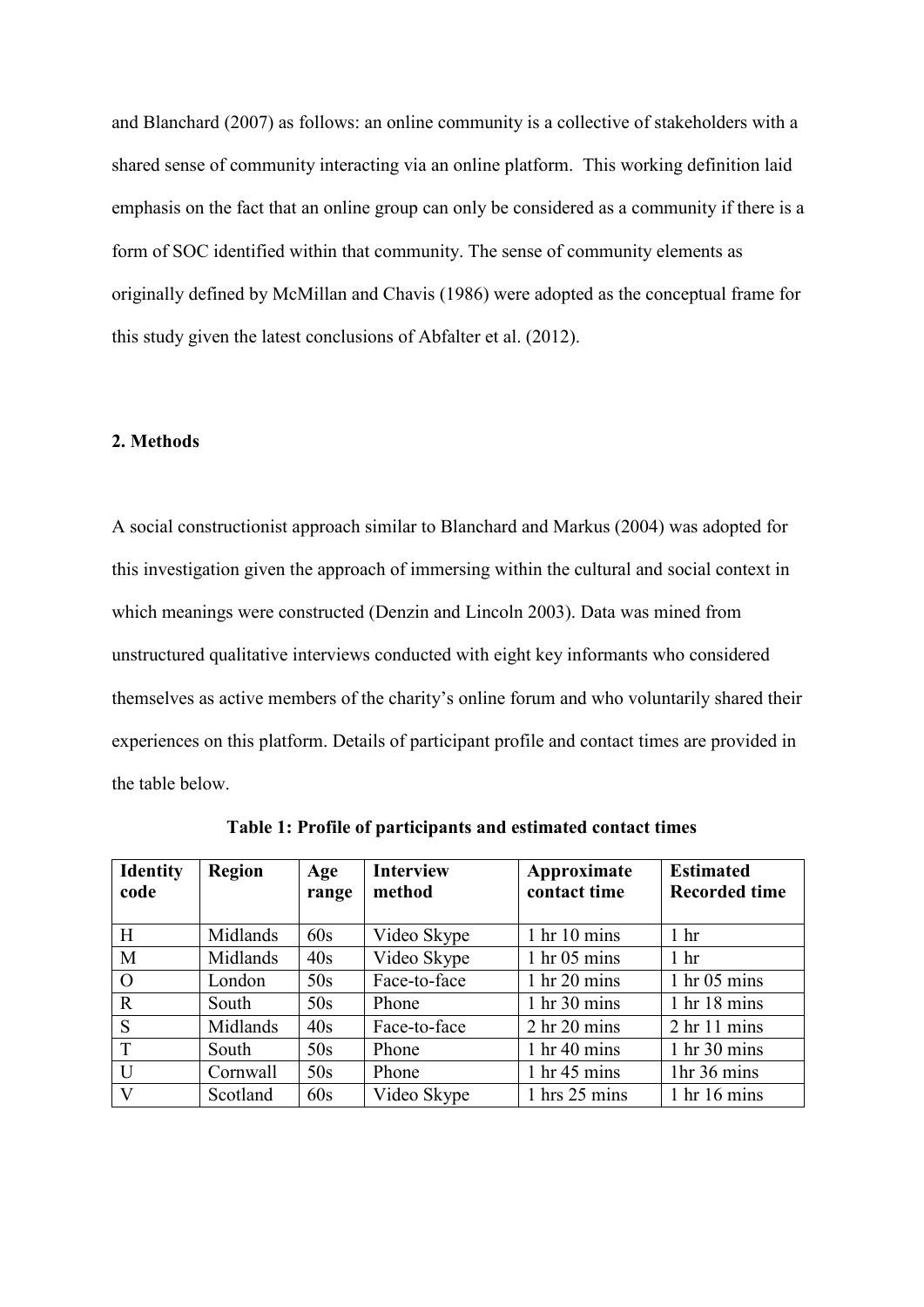A thematic analysis following the procedures of Braun and Clarke (2006) was carried out using the assistance of NVivo 10 software. All interviews were transcribed and coded using the software's structure of parent and child nodes. Statements that related to the key elements of SOC identified by McMillan and Chavis (1986) were mined and analysed following a similar strategy adopted by Reich (2010).

# **3. Findings**

The thematic analysis resulted in three key themes taken verbatim from the raw data as follows: (1) We call ourselves the family (2) They haven't got time for the little people (3) It's an absolute lifeline for some people.

# *3.1. We call ourselves the family*

The charitable organisation operates at a national level with physical branches spread in different parts of the country. However, there seem to be a lack of interest by some members to attend the physical face-to-face meetings in those branches. As expressed by one participant, the online forum is considered as a virtual branch for many users:

It is like a virtual branch, so to speak. And again, I guess the thing about that sort of thing, some people do want face to face and I know [Anonymised] and branches, from what I have read, do lots of things like fundraising and so on which is absolutely brilliant and vital. But if [Anonymised] valued the forum as if it was an online branch, it actually costs them little more than they're already doing, to do what they're already doing but better and more professionally. (Participant R).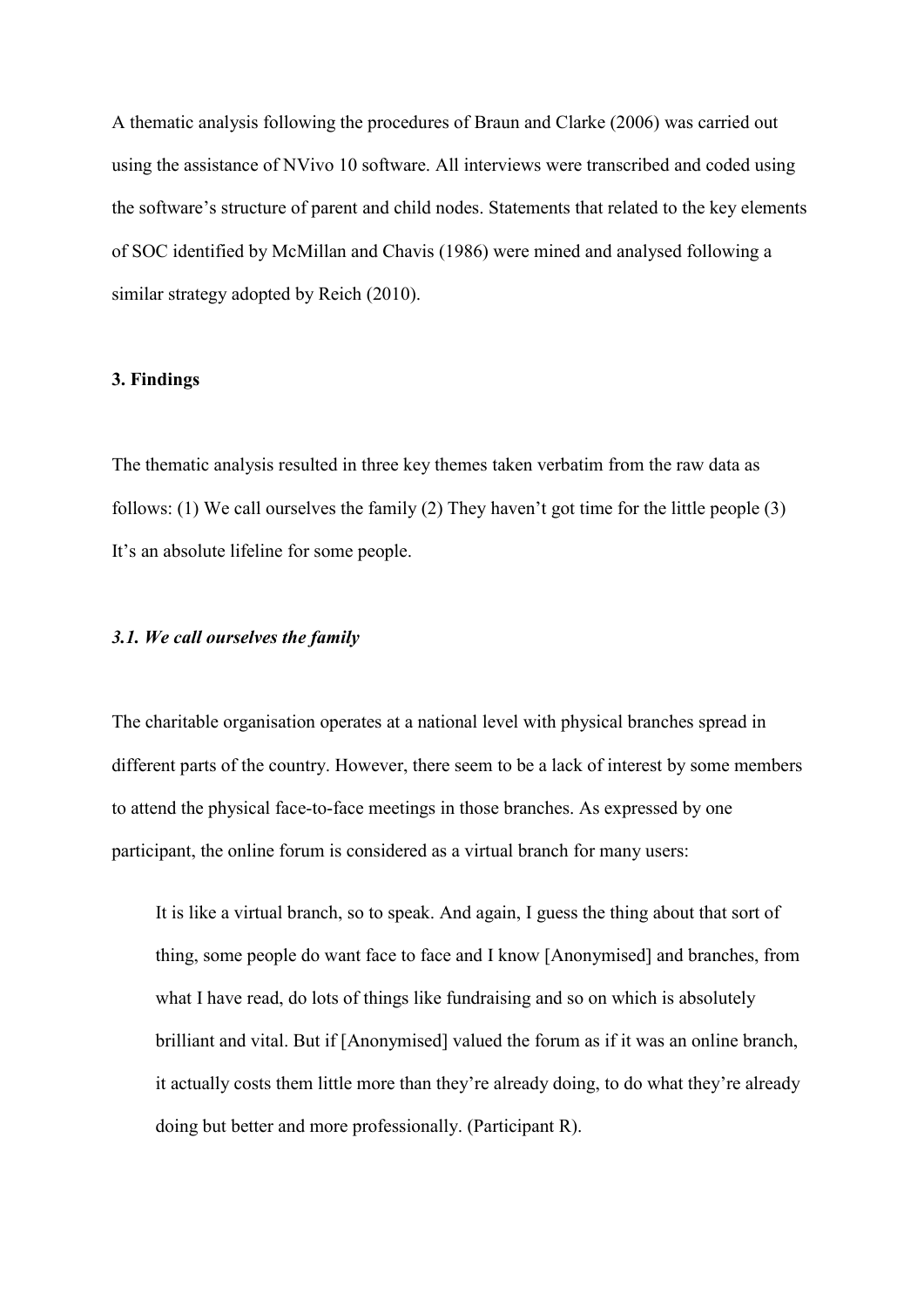When prompted about how they perceived the physical branches, the main responses were related to the age of the members attending those meetings:

I've never joined a branch. I suspect it's full of old people who are probably my age but I don't know. That's a bit of a judgement call, isn't it? (Participant H)

What perception do I have? Probably old people – maybe a bit older than me and probably sitting around, drinking cups of tea, maybe having talks which I wouldn't find interesting. (Participant V)

Interestingly, there is no mention about the age of members on the online platform since that seem to be irrelevant given the non face-to-face interaction. The main insight here is that there are people who identify themselves more with the online forum which they consider as a sort of virtual branch where there is more opportunities to meet like-minded individuals rather than being constrained to membership in a particular geographically-based branch. While age does not seem to be an issue on online platforms, there was mention about the online community being too female-dominated. Some participants mentioned that this could have an impact on men wishing to be part of the online community:

…and it's not very good with men. We don't get many men. We don't get very many men. I mean, there are more women than men have arthritis but men tend to deal with it in a different way. Women will be very, "Oh, I'm feeling very weepy. Need a hug." Whereas men can be quite sharp and abrupt and this sort of thing and when they get too much like that, they just ban them. (Participant H)

Participant H here mentioned how some men were expressing themselves differently on the forum and got banned. This issue will be discussed in more detail in the following section on power and influence, but it seems that one factor that could prevent males from developing a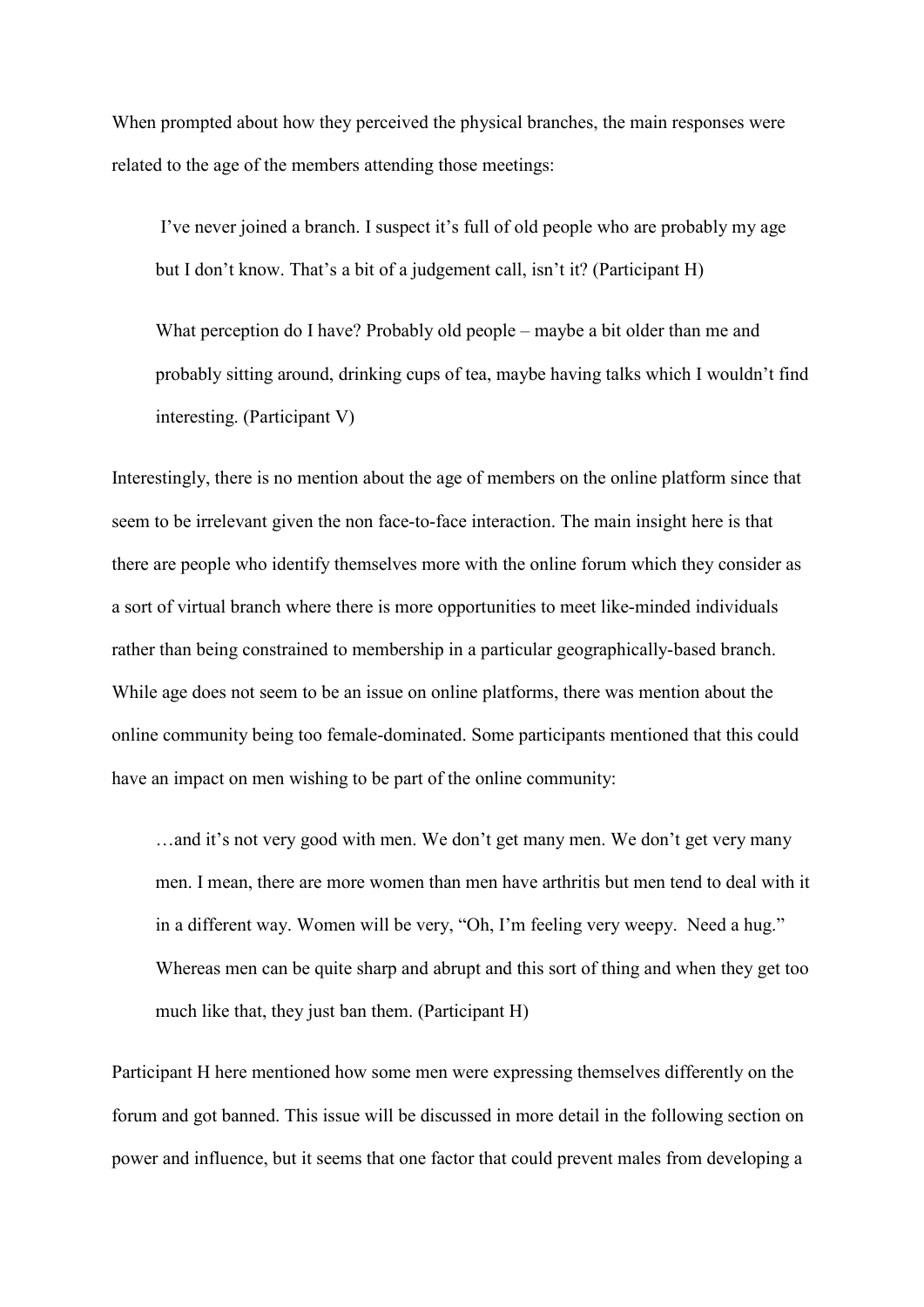sense of belonging and identification to the online is the common mode of expression agreed by a female dominated community. While some have been banned because of their deviant ways of expression, some have preferred to leave:

Men have left – and good men have left. They do come but they don't come as much as women do. They don't come in the first place. I don't know. I would think that if there were more men about, more men might come but they don't seem to stay the same way women do. (Participant H)

I think also the forum tends to be more female than male. Whether women are more affected by arthritis, I'm not 100% sure. With the inflammatory types, possibly, but over all, if you take into account the osteoarthritis, it's probably both. But the forum is largely female. (Participant S)

However despite the issues around gender, there is a general feeling of safety within the online forum. People join in because they know they will be within a space where there are people like them who understand their condition. This is specifically important in the case of arthritis which is can be an invisible form of disability:

Safety I suppose. People can go there and know that they're not going to feel different. I can't explain it. It's like when I joined. I felt, as I say, it felt like a home because I didn't feel different when I went there. I didn't feel weird, if you like. I felt – it's hard to say. It just felt safe. When I go out in the street or something, when we park in the blue disabled space, I get old people coming and knocking on my window and saying, "You're too young to park here. (Participant M)

Another reason for feeling safe is the possibility of anonymity on the forum which is encouraged by the forum administrators. It is then up to the individual member to decide if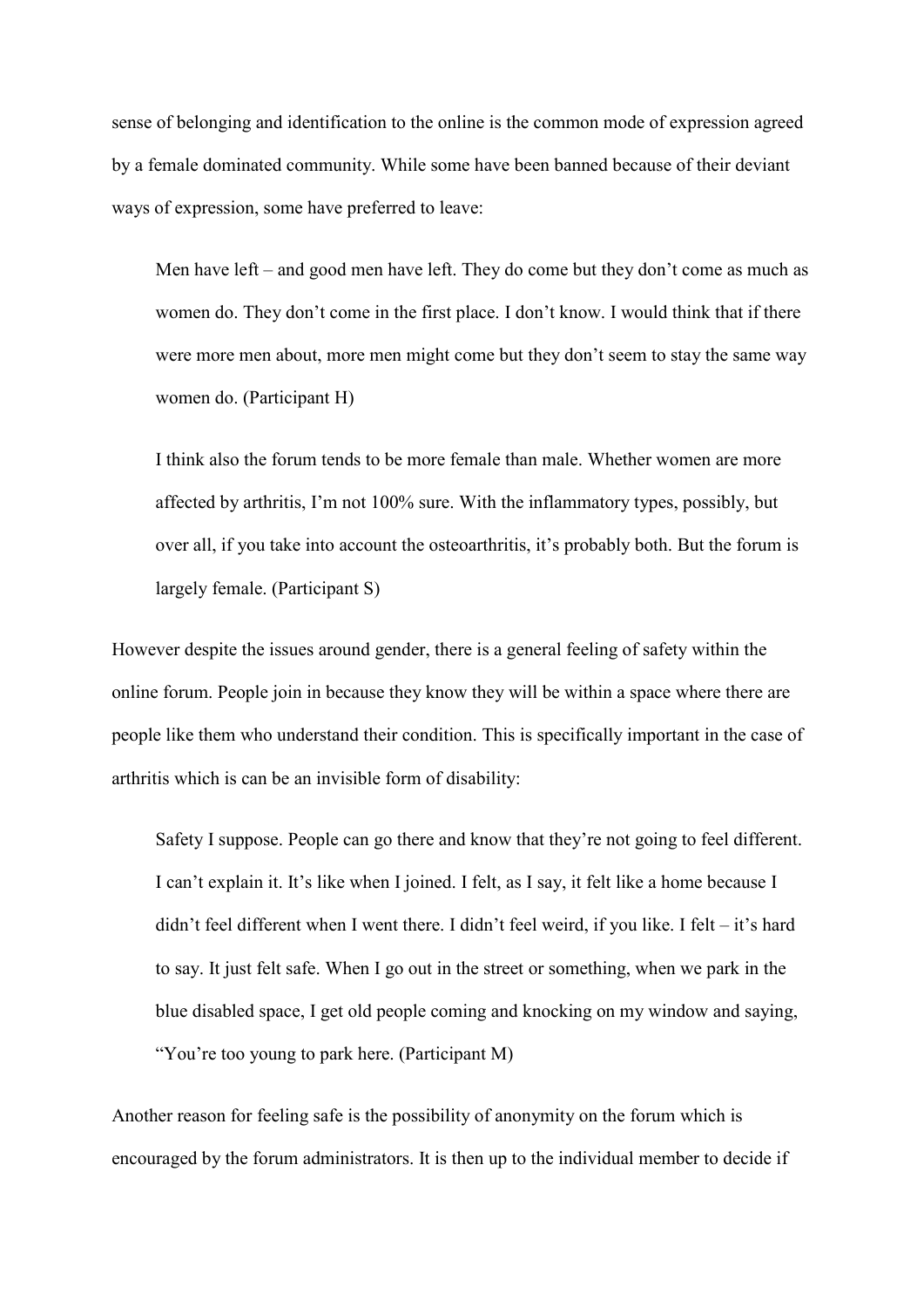they want to reveal more about themselves or to even develop friendships offline as expressed by one participant who lives physically in a remote region:

I think online, your relationship with people is quite anonymous. People choose an avatar, they choose and ID for themselves. And they don't need to – it's not encouraged that they give their full names online. People will normally give their first name perhaps. It's a very anonymous thing. You do get to know people and in fact I've developed friendships from the discussion forum. I've had people come and stay with me here who live in Cornwall…So there are possibilities of making friendships but in general, it's quite an anonymous place… (Participant V)

Since joining the forum is free with any obligations to be a member of the charity physically, there are different types of users logging in for various reasons but they might not necessarily develop a sense of belonging to the forum:

Some of those people will stay and become longer term forum members. Other people, they get their diagnosis and you don't see them again. And then you get other people who come in because they've got a particular problem now. "Has anybody ever had this happen to them?" Other people will say, "Yes, that's such and such. Go and see your doctor," or, "Don't worry about that. That's whatever." And then you don't see them again for another 6 months and then they have another problem and they come back. (Participant S)

However, there seem to be a group of members who have been using the forum as a means to develop forum there is a group of active users interacting regularly on the forum: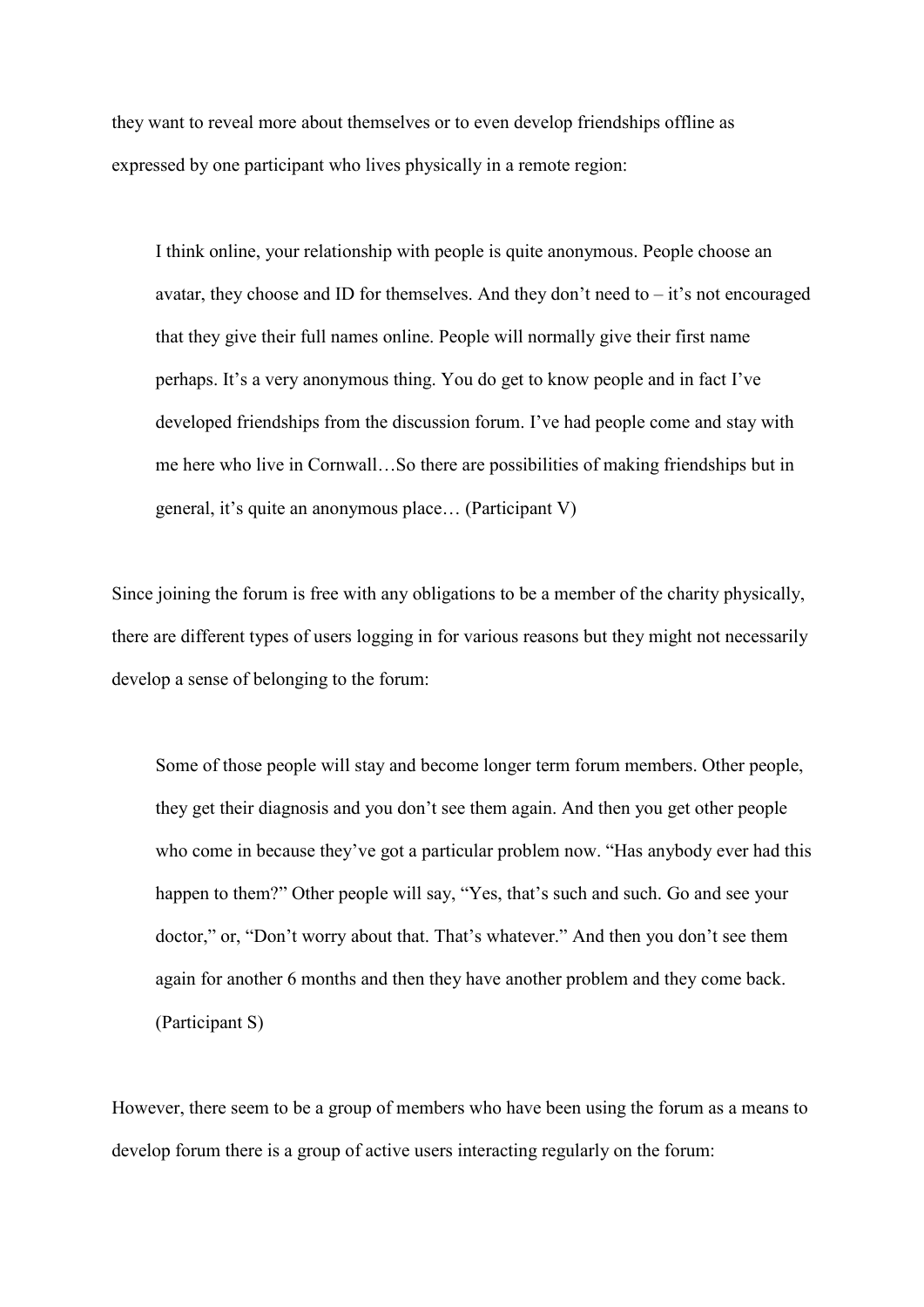I would say there are probably 20 or 30 very active members, possibly not that many, who are there all the time. But it's an online forum and it's not one of these that you go into and you find nobody has posted on there for three weeks or three months or a year or what have you. (Respondent R)

The small group of users seem to be the core of the online forum where they do not only engage regularly but they also feel a close connection with each other:

I do say it's a family. It's because you've got a caring side, you've got a fun side, and you've got a side there if you want to sob or if you want to moan. It is like a giant family. You've got the brother, the sister, the mother... We call ourselves the family, sometimes. (Respondent M).

## *3.2. They haven't got time for the little people*

The forum seems to have developed organically through the active participation of a core group of members. Participant R who considers himself as a long-time and active contributor to the forum argued that the forum has developed quite organically through the involvement of the core members with minimal intervention of the charity which has been providing the e platform. However, there is a feeling that more could have been done to involve members into the managerial aspects of the forum. There seem to be a perception that ordinary members of the forum are not valued and are not given due consideration by the charity's management:

There are people trying to communicate from the bottom but there's just this wall that you come up against as if they haven't got time for the little people. (Respondent H)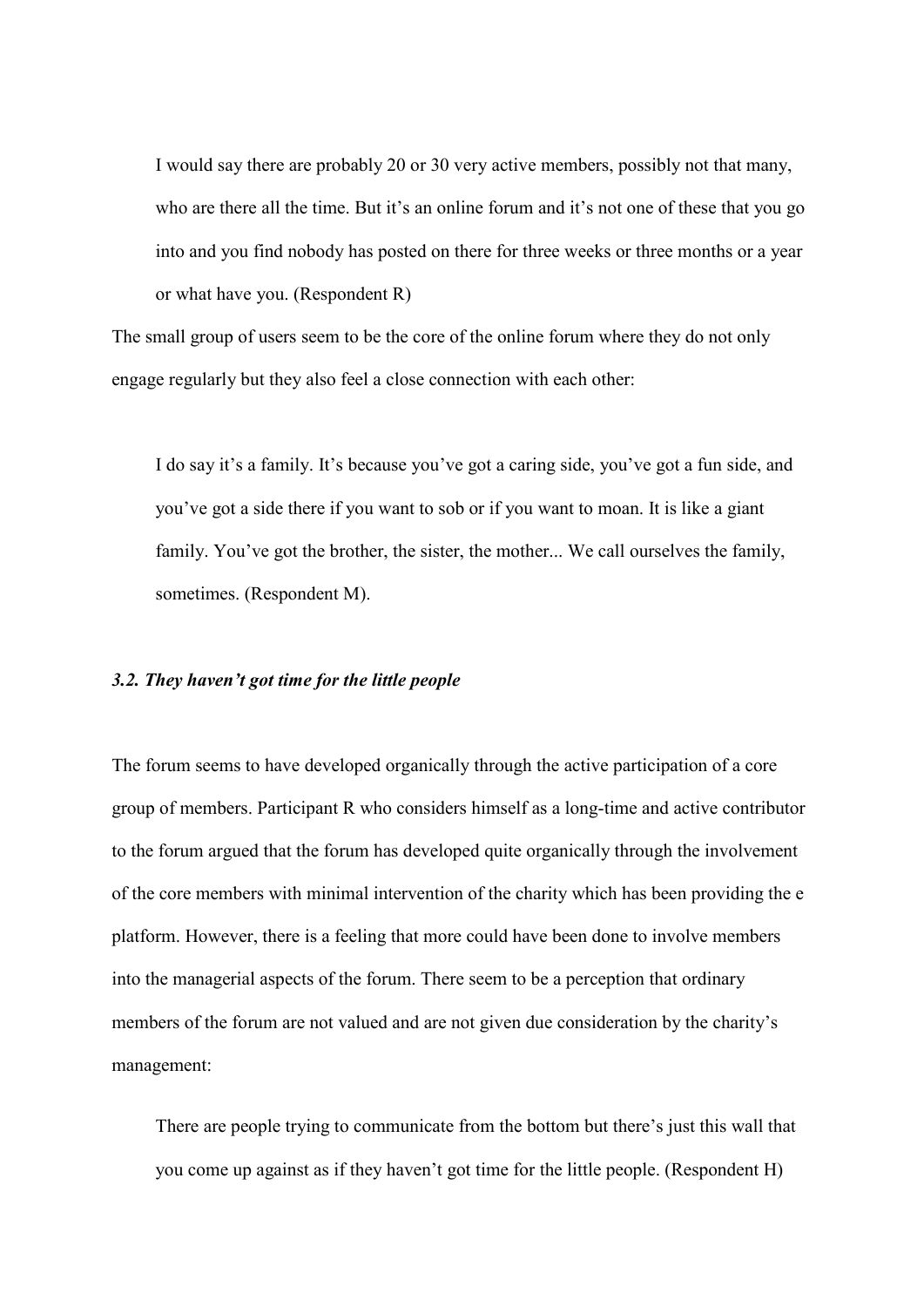I don't think I'm the only person that's said to you that upstairs doesn't necessarily care whether the forum survives or not. I'd be surprised if I was the only person that said that and if I am, I'm the only one that's being honest. It has to have been said. (Respondent U)

The perception that the online forum is more of a nuisance than a stakeholder group to count on is reinforced when members try to communicate to managers to provide suggestions about the forum or when members feel that there are not enough resources being devoted to the forum. There was mention of a situation where there was no web manager over a period of time which gave rise to several issues on the forum. While there is a willingness from some forum users to help in addressing issues arising on the forum, they feel that they do not have much influence and power to be involved in improving their own community:

They don't know much about the forum. They don't want to learn much about the forum from the people who are there and would – I know one or two, besides myself, have offered to say, "Look, we think it could be improved in this way." They don't really want to know, possibly because they just don't have the manpower to deal with it. That's the kindest interpretation… Arrogance and ignorance is how I'd put it. (Participant H)

The charity seemed to have adopted a top-down hierarchy approach with regards to management as explained by the following volunteer moderator:

I think while we had a stable moderating team – they're all volunteers and then a supervisor and then a web manager – you had a matrix of support there. That all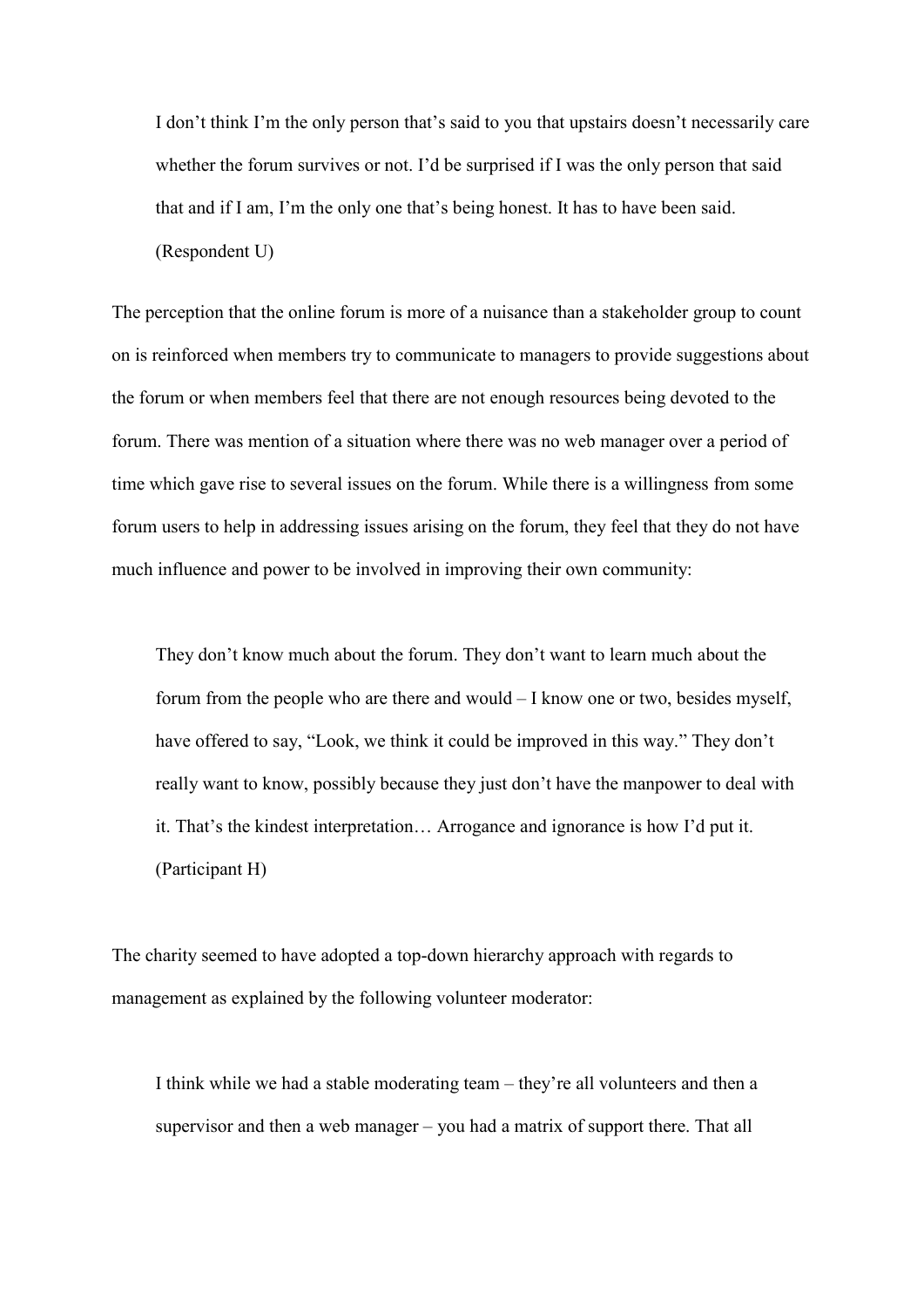changed when [Anonymised] went through the financial difficulties. The web manager left and the forum supervisor hasn't been present so we were left just to get on with it.

The consequences of having such a hierarchical structure is that members do not feel that they have enough influence on their community but also that in the absence of a manager, the community is at the mercy of troublemakers who would be involved in bullying members:

…there was a lot of bullying at one stage on the forum so I stopped posting on it. Bullying and goading and then people ganging up against others. It was actually quite unpleasant and I felt they didn't deal with that terribly well. (Respondent O)

Moderators have also been victims of such troublemakers where they felt not being able to cope with members being bullied but also in some cases where they were being under attack themselves. Another issue that was raised was the lack of transparency when decisions were taken to ban individuals from the forum:

I also did hear that some people were banned and they didn't really know why they were banned so they enquired with the web manager or whoever but they either didn't get a reply back or they were told that they were banned – I don't quite know how they phrase it – but they didn't have to tell them or get into any correspondence as to the exact reasons why they were no longer welcome on the forum. So I sometimes feel that some of those people really do need the forum but because they perhaps blotted their copybook a bit, and they may have done it a few times, they haven't actually been told what they did so that they can have a discussion about it. They're not allowed to say,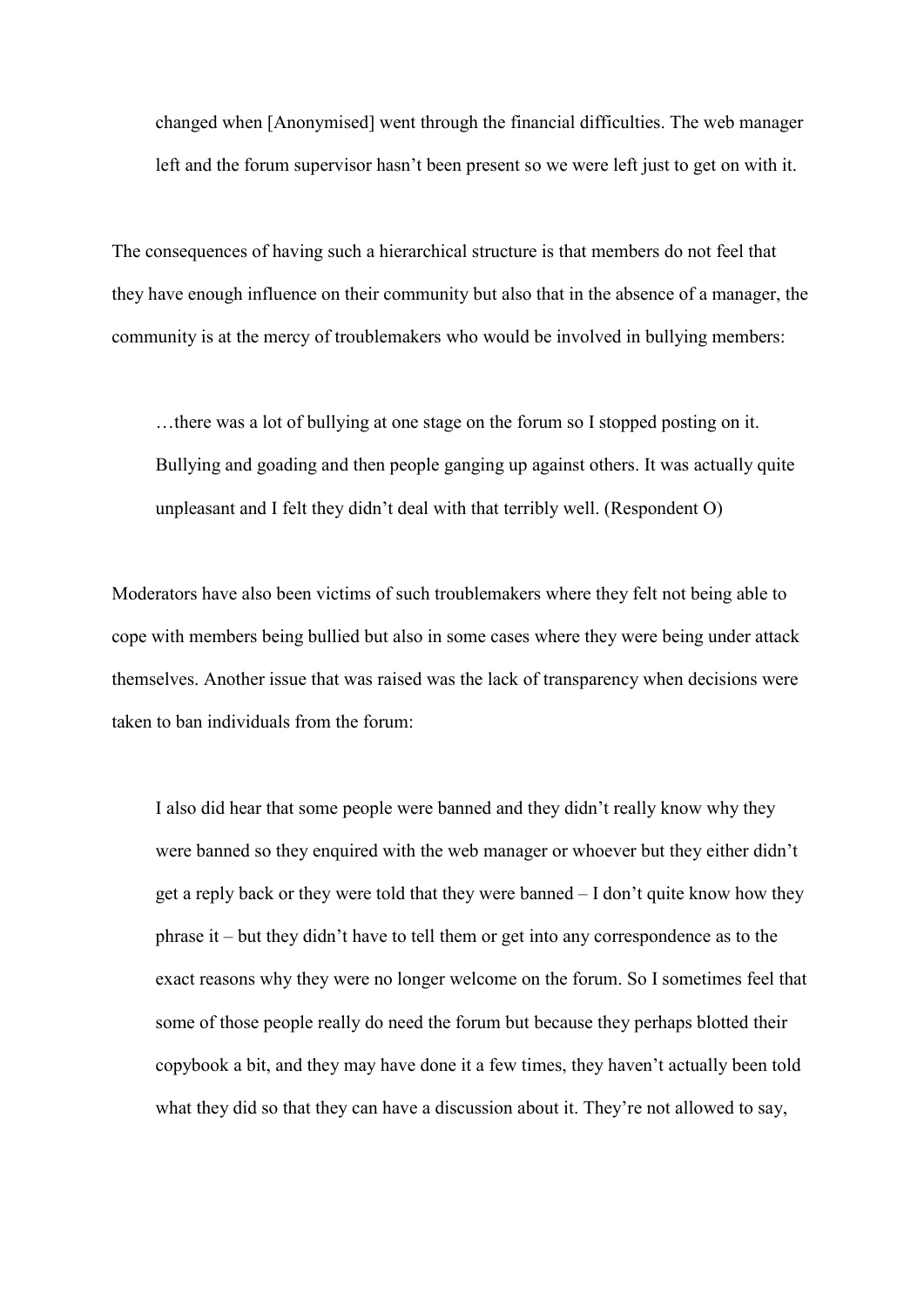"Please let me have one more try. Give me one more chance because I really do need the forum and really find it helps me.

(Respondent T)

The main issues identified under this second theme were firstly that ordinary forum members felt that they were not valued by management and even considered as an inferior stakeholder group as compared to other physical ones. The second issue was that the top-down management structure of the forum did not allow for ordinary members to contribute to decisions regarding their own online community. The third issue was that the existence of troublemakers who took advantage of the lack of moderation. However, it was also mentioned that there could also be the perception that some members would have been treated unfairly in the absence of transparency with regards to the banning of members.

#### *3. It's an absolute lifeline for some people*

The online forum seems to be valued by members in a way that they perceive it as much more than a communication platform. From the discussions with participants, it was clear that there was a strong sense of support and care among each other. The common connection that most users have when they come to the forum is that their lives have been affected by arthritis and one way or the other and the main reasons for joining in at the beginning would be to seek both informational and emotional support. Some participants also pointed out that t joining the forum might not an easy thing to do and some related their own days of lurking before finally deciding to join. Most people who have decided to stay in the forum would have had a very positive experience when they joined in: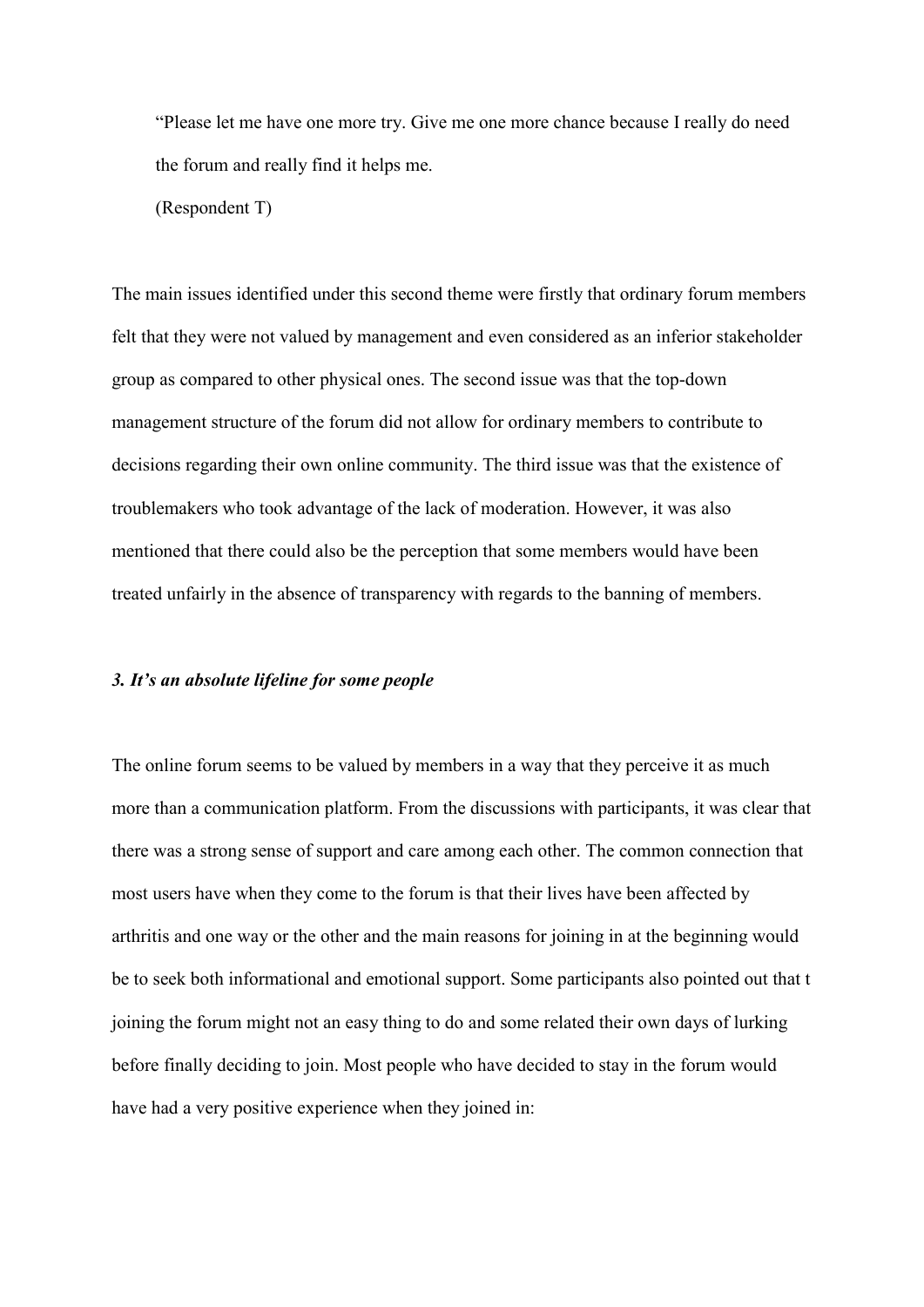It's a great feeling. I can't tell you how wonderful it is and I know people feel that now. A new person comes in and everybody replies and that person feels the same and I think that's fabulous because that's what you want it to be for, for those new people who today, are doing what I did then. (Participant S).

However, it is to be noted that not everyone would have had a similar positive experience from joining the forum. There have been cases where some people have felt ignored on bullied so decided not to join. But for the vast majority, there is a core group who strive to provide care and support just like others have helped them when they just joined in:

I think I care for a lot of its members because I go on the forum and try to – when they come on and they're very frightened or when people have questions about also sorts of things to do with replacement joints and this sort of thing. Anything that I feel I can help with, I will help those people and I do feel that I'm caring for them.

There are people on the forum who would invest themselves in supporting others voluntarily because they felt the support when they join in and therefore they feel a sense of responsibility towards the group but also it is a form of feeling useful again in society. This is even more relevant for those people who have stopped working because of their condition.

For me, I do more of the supporting than the asking particularly because I've been at it for such a long time. That's something that I can offer and there are core groups of people that are always there on the forum and I do tend to count myself in on that. They're there quite a lot of the time and are usually there on a continual basis rather than dipping in and out and just disappearing for a while at a time. It's important for us to try to provide that support for people and I know from what people have said – particularly new people to the forum – they find that kind of thing really valuable… I can't work at the moment but it makes me feel useful and as if I've got a purpose and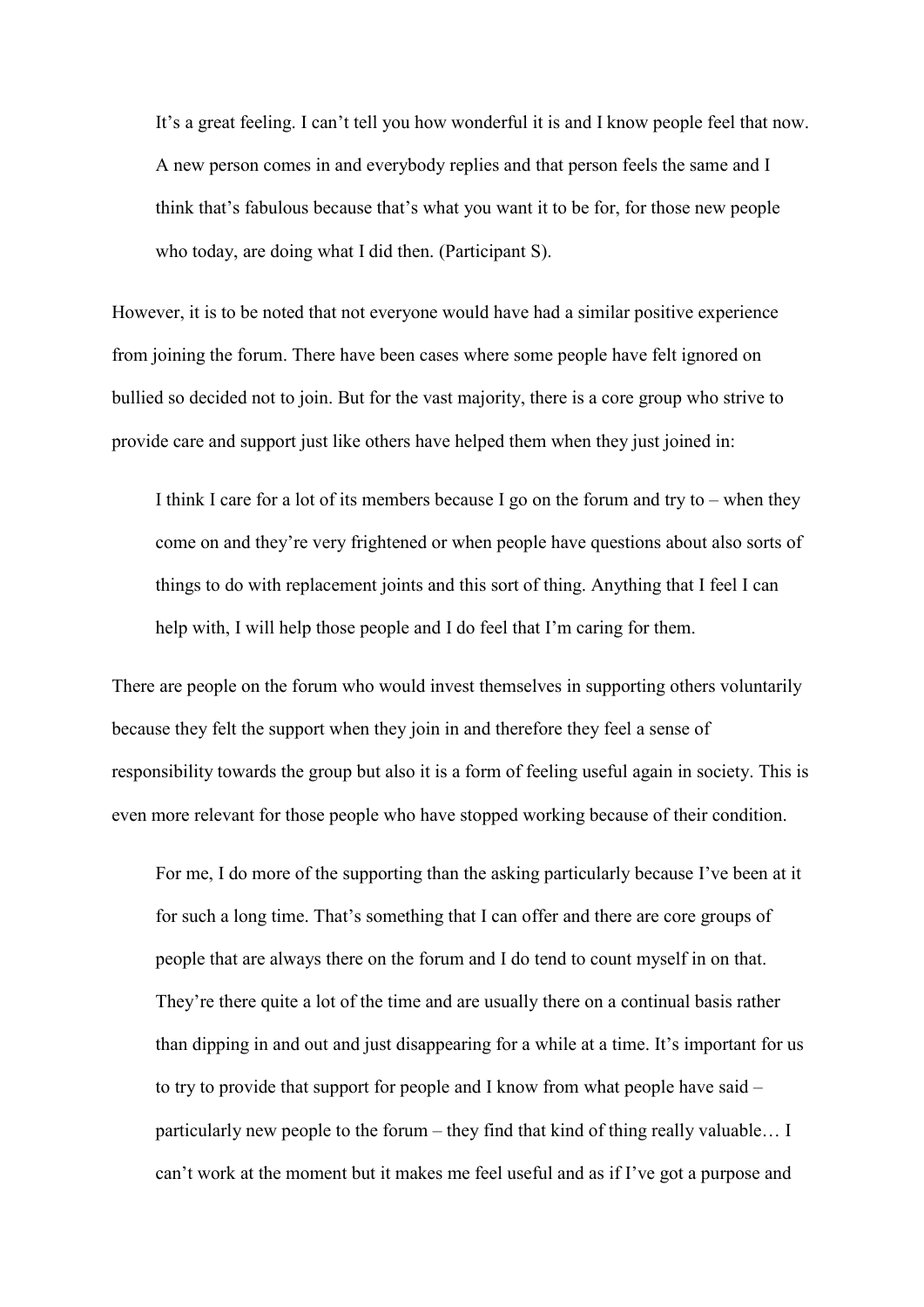that something good has come out of a very difficult situation. So I think that benefits not only the individuals who are being helped but also those doing the volunteering, as well. (Participant R)

There also seem to be an acknowledgement from members that the forum is a lifeline for many people – something that they feel the charity management do not really understand. Based on their experiences in providing voluntarily support on the forum, they feel that the forum could be the only outlet for some people to escape from isolation or from the perception of being invisible in their physical neighbourhood.

It's an absolute lifeline for some people and you can tell it's an absolute lifeline. Some people are on there morning, noon and night. They must need it. (Participant S)

It was also interesting to find out that the forum is not only perceived as being a lifeline for people seeking help and support but also for some who are providing the support as expressed by one long-time member of the forum:

That's become a real lifeline for me and I know that, through that, I'm also able to use my experience to help other people and that matters to me hugely. So the thought that that support mechanism has actually disappeared over night, that would be terribly upsetting. (Participant R)

Some members who have been active for a while on the forum have even sought for ways to develop that relationship further and the most common official route would be to apply to become a volunteer moderator on the forum:

So my relationship has changed and I don't use the forum now as a discussion forum with other members but as moderators, we support one another. We have our own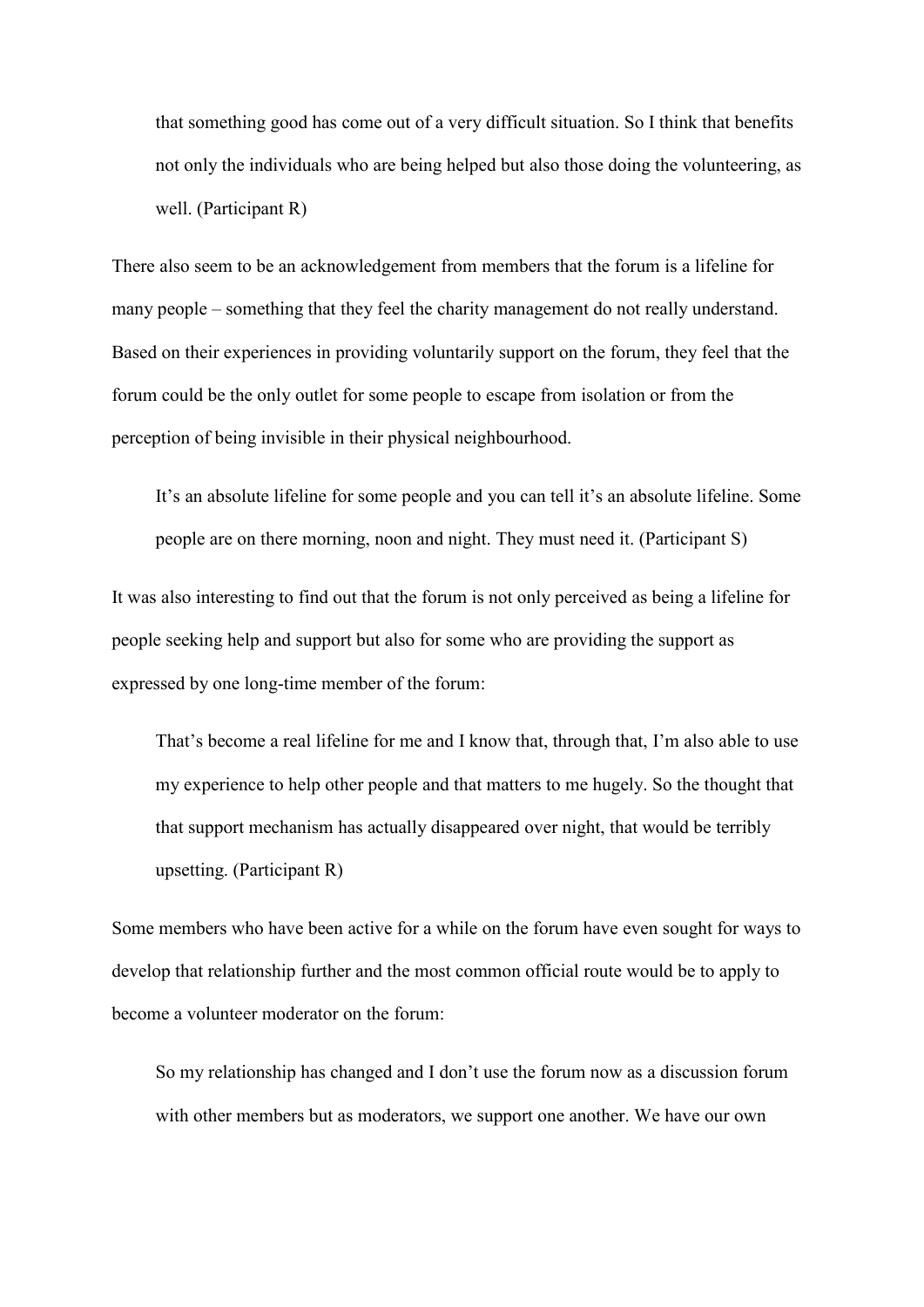forum online and we've formed quite a tight knit group now of moderators so we tend to support one another within the moderator network. (Respondent V)

Some members have found ways to progress in their involvement without going through the official moderator route but by adapting the platform to develop a sort of micro-community within the community. The following two examples illustrate this point:

I set up a book club and I only set it up thinking it was just going to be a couple of people who read and that. Now, we've got around 30 or 40 members and it's still growing. That book club has become – that's my little venture, really. I sort of look after it and make sure everybody's happy on there. And that's been really fun, doing that. (Respondent M).

Another interesting example is the creation of a virtual cruise ship within the online forum:

We started doing our own little virtual cruise ship and we were all given different jobs and it was just this whole virtual cruise ship. It went on for weeks and it was really funny. (Respondent M).

The positive experiences of this particular forum make it difficult for some users to even consider another online forum in case that one ceased to exist.

I'm certainly not migrating to another forum…Actually, it's my only forum. Unless the dog counts… (Participant U)

The main insights gathered under this third theme were that for many users (both seeking and giving care) this forum is very important to them and that they would not even consider migrating to another forum. Those who have been helped in the past feel a sense of moral responsibility to do the same for newcomers. Some core users also feel a deep sense of responsibility towards the forum and seem to care about its current state and its future.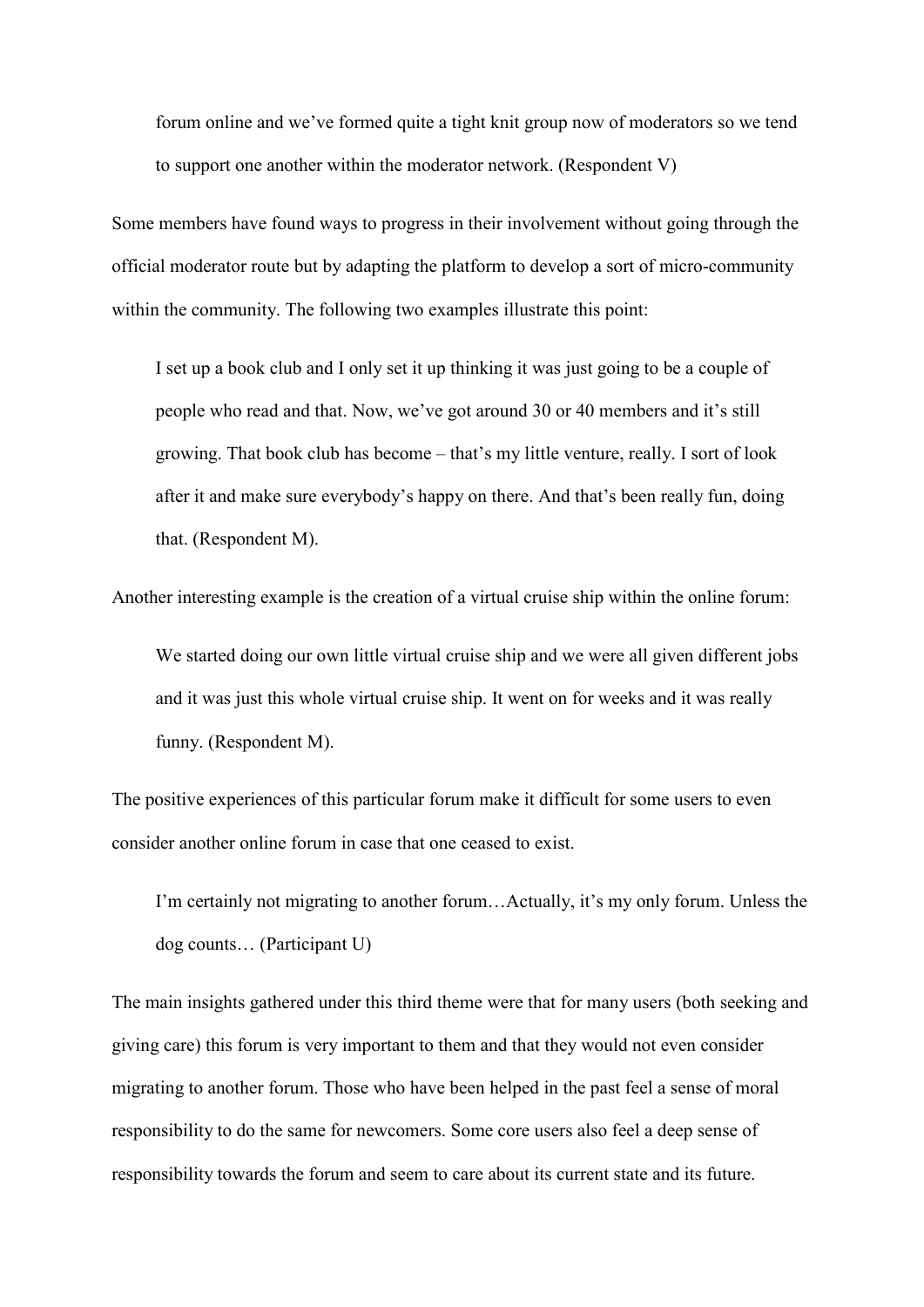# **4. Discussion**

Findings suggest that this particular online community involving people living with arthritis consisted of two types of members which could be labelled as casual members and core members. The level of SOC experienced by different members would vary with core members experiencing a strong level of SOC within the community as illustrated through the examples in Table 3. In this section, the issues around the main elements of SOC as manifested within this particular online community are discussed with suggestions on how the charity's management could take measures on strengthening SOC.

| <b>Elements</b>                        | <b>Definition</b>                                                                                                                           | <b>Examples</b>                                                                                                                                                                                                                                                                |  |
|----------------------------------------|---------------------------------------------------------------------------------------------------------------------------------------------|--------------------------------------------------------------------------------------------------------------------------------------------------------------------------------------------------------------------------------------------------------------------------------|--|
| Membership                             | The feeling of belonging or of<br>sharing a sense of personal<br>relatedness                                                                | I do say it's a family. It's because<br>you've got a caring side, you've<br>got a fun side, you've got a side<br>there if you want to sob or if you<br>want to moan. It is like a giant<br>family.(Participant M)                                                              |  |
| Influence                              | A sense of mattering, of<br>making a difference to the a<br>group and of the group<br>mattering to its members                              | Anything that I feel I can help<br>with, I will help those people and<br>I do feel that I'm caring for them.<br>(Participant H)                                                                                                                                                |  |
| Integration and<br>fulfilment of needs | The feeling that members'<br>needs will be met by<br>resources received through<br>their membership in the<br>group                         | It was a forum that I fairly<br>quickly got involved with and<br>found that it was very helpful<br>because I was able to share how<br>this disease was affecting me<br>without having the burden or<br>feeling that I was burdening<br>someone else with it. (Participant<br>V |  |
| Shared emotional<br>connection         | The commitment and belief<br>that members have shared<br>and will share history,<br>common places, time together<br>and similar experiences | It's a great feeling. I can't tell<br>you how wonderful it is and I<br>know people feel that now. A new<br>person comes in and everybody<br>replies and that person feels the<br>same $(Participant S)$                                                                        |  |

**Table 3. Elements of SOC (McMillan and Chavis 1986) as perceived by core members**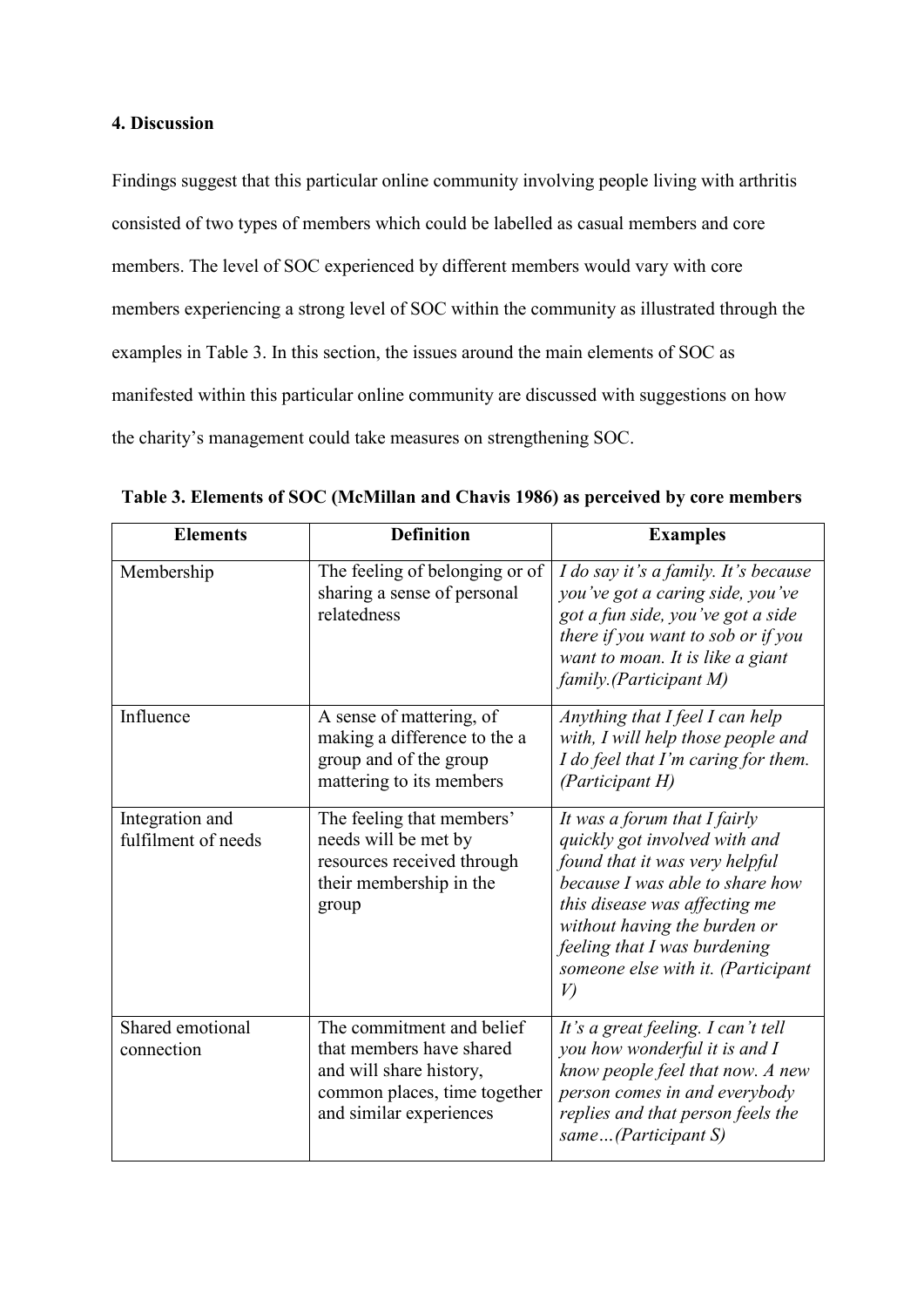McMillan and Chavis (1986) postulated that the main attributes of membership were "boundaries, emotional safety, a sense of belonging and identification, personal investment, and a common symbol system" (p. 11). Findings indicated a strong sense of membership manifested by core members of the forum. People living with arthritis found in the forum a safe place to come and share their experiences of the condition mainly because they felt that they were being listened by people who have experienced similar things. However, there was also the presence of deviant members who did not conform to the rules and who were involved in bullying or other non-conformist behaviour (McMillan and Chavis 1986). Findings also suggested that core members felt a sense of moral responsibly in providing support to other members especially the new joiners. Another core member even mentioned that she tried her best to reply to posts that were not been replied to because she would not want anyone to feel invisible. The forum also had a common symbol system in the form of house rules as well as a particular tone of language which was considered as being mainly female-orientated. In order to reinforce the element of membership, the community manager could intervene in reinforcing the males' sense of belonging by giving them a space within the forum with a different community script that would be appealing and appropriate for them (Fournier 2009). The common symbol system also needs to be reinforced and some immediate actions could involve the creation of a sub-brand for the online forum since it is considered as a virtual branch by users. Moreover, some moderators could be assigned the roles of storyteller whose aim would be to spread "the community's story throughout the group" (Fournier 2009, p. 7). Members could be encouraged to develop rituals that would be specific to their community such as welcomes or celebrating members' length of stay within the community. Gamification elements could also be used to reinforce the common symbol system as well as members' feelings of influence such as titles/badges awarded to different types of membership or level of engagement on the forum (Bista et al. 2012).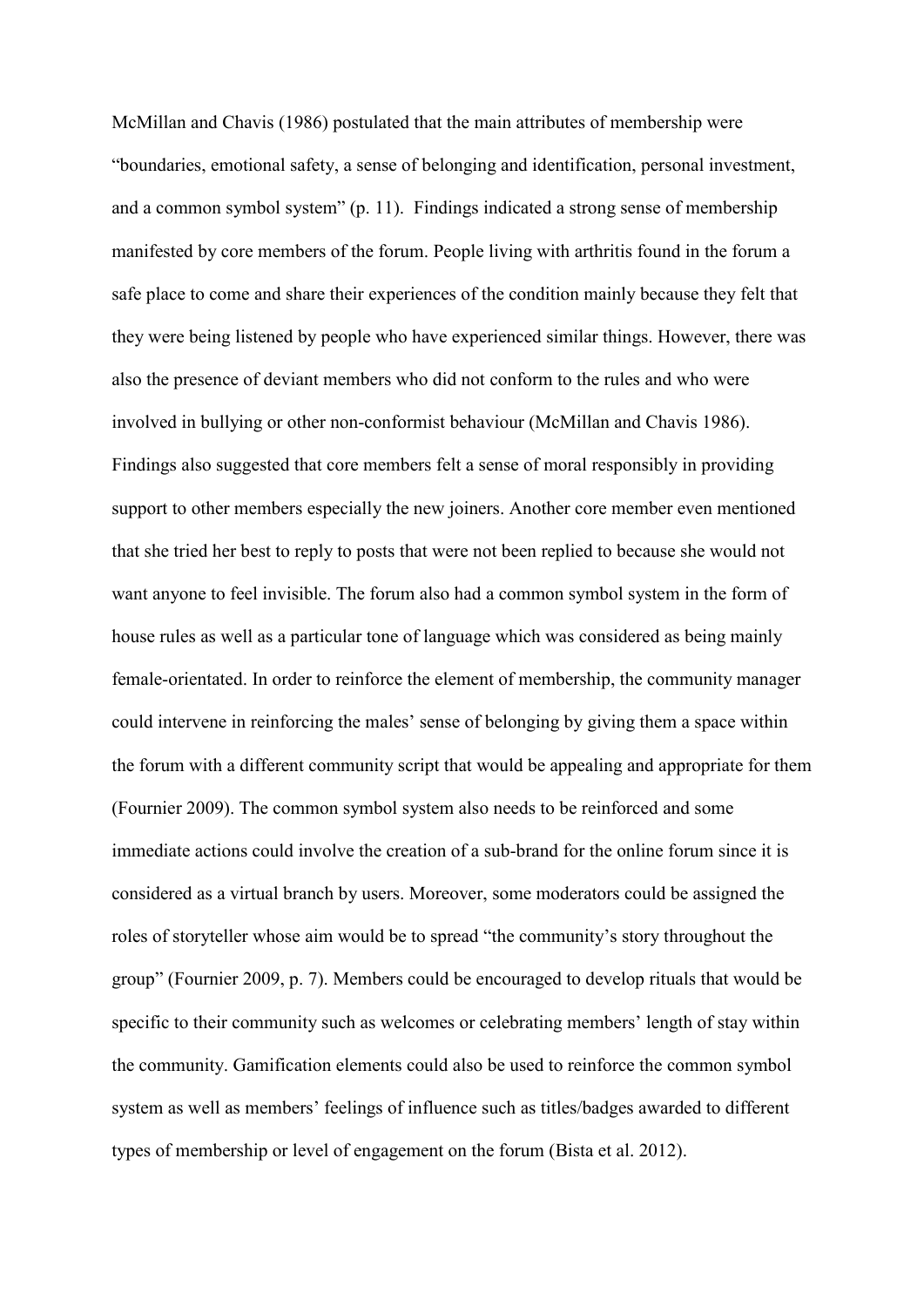Based on the body of research around the sociology of communities, McMillan and Chavis (1986) postulated that members tend to feel more attracted towards a community where they feel they can have an influential role. They also suggested that the more individual is given means to participate in the affairs of the community, the more they would develop a sense of ownership of community. Findings suggest that core members feel that they do have some level of influence on other members in ensuring that community norms (e.g. house rules) are being promoted and enforced. However, there was a felt perception that core members were not valued enough by management with regards to having their say in certain forum affairs such as suggestions to improving different aspects of the forum or proposing news ideas and initiatives. Given the fact that prior research has shown that "members are more attracted to a community in which they feel that they are influential" (McMillan and Chavis 1986, 12), community managers need to realise the importance of empowering core members and get them more involved in the affairs of the community. It is important that management understands the changing aspirations of core members at different stages in the life-cycle of the community (Iriberri and Leroy 2009). While some core members are happy to evolve into moderators to assist the community manager as they move from casual to core members over the years, some might be interested in other roles where they feel that can have an influential role in some way on the affairs of the community. For instance, Fournier (2009) suggested 18 critical community roles that could be created to better engage members as their needs change over time. These would likely to strengthen the bond (McMillan and Chavis 1986) of the core members and consequently SOC within that community.

Due to the nature of the health care online community, it was not surprising to find strong feelings of shared emotional connection. However, managers could consider ways to reinforce this shared emotional connection by adapting activities that are already been done for its members offline such as honouring long-standing members or contributors, creating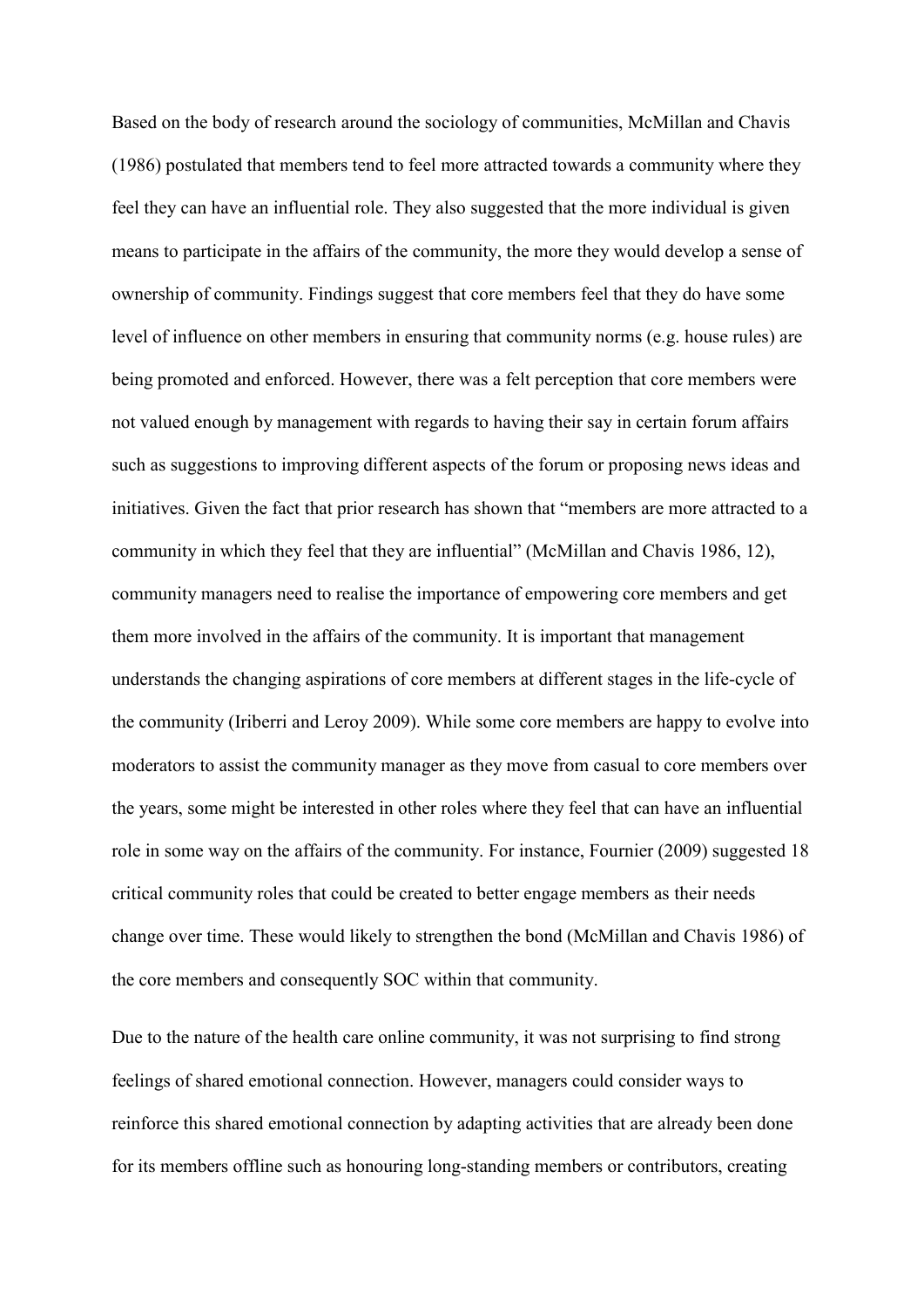important events to share emotionally, and even opportunities to experience a form of spiritual bond among members (McMillan and Chavis 1986). To further enhance integration with the forum, managing could also consider reinforcing the link between the charity brand elements (mission, values, personality, etc.) with that of the forum. It was felt that some core members tended to have a strong sense of integration and belonging towards the online forum but not towards the charity itself. Therefore it is also important to make sure that the brand identity of the charity is extended to the forum.

# **5. Conclusion**

The SOC perspective adopted in analysing this online community allowed for a more focussed attention to certain dimensions that could prove useful for managers to reinforce SOC within that community. While there was evidence of SOC among core members who felt a strong sense of belonging as well as a community allowing them to fulfil both their informational and emotional needs, it was also found that there was room for improvement along all the four dimensions that constitutes SOC as conceptualised by (Macmillan and Chavis 1986). The common symbol system could be further strengthening with the active participation of members and techniques from gamification could be adapted to reinforce SOC among a wider membership. It is clear from this study that the online community needs to be valued and considered as a key stakeholder group to be consulted by the charity. There should also be a better integration of the charity brand mission and values across the online community where core members could be recruited to champion the values of the brand within the online community. Future research could also explore in more depth the role of deviant members as well as comparing the SOC feelings of core members with casual members using quantitative scales.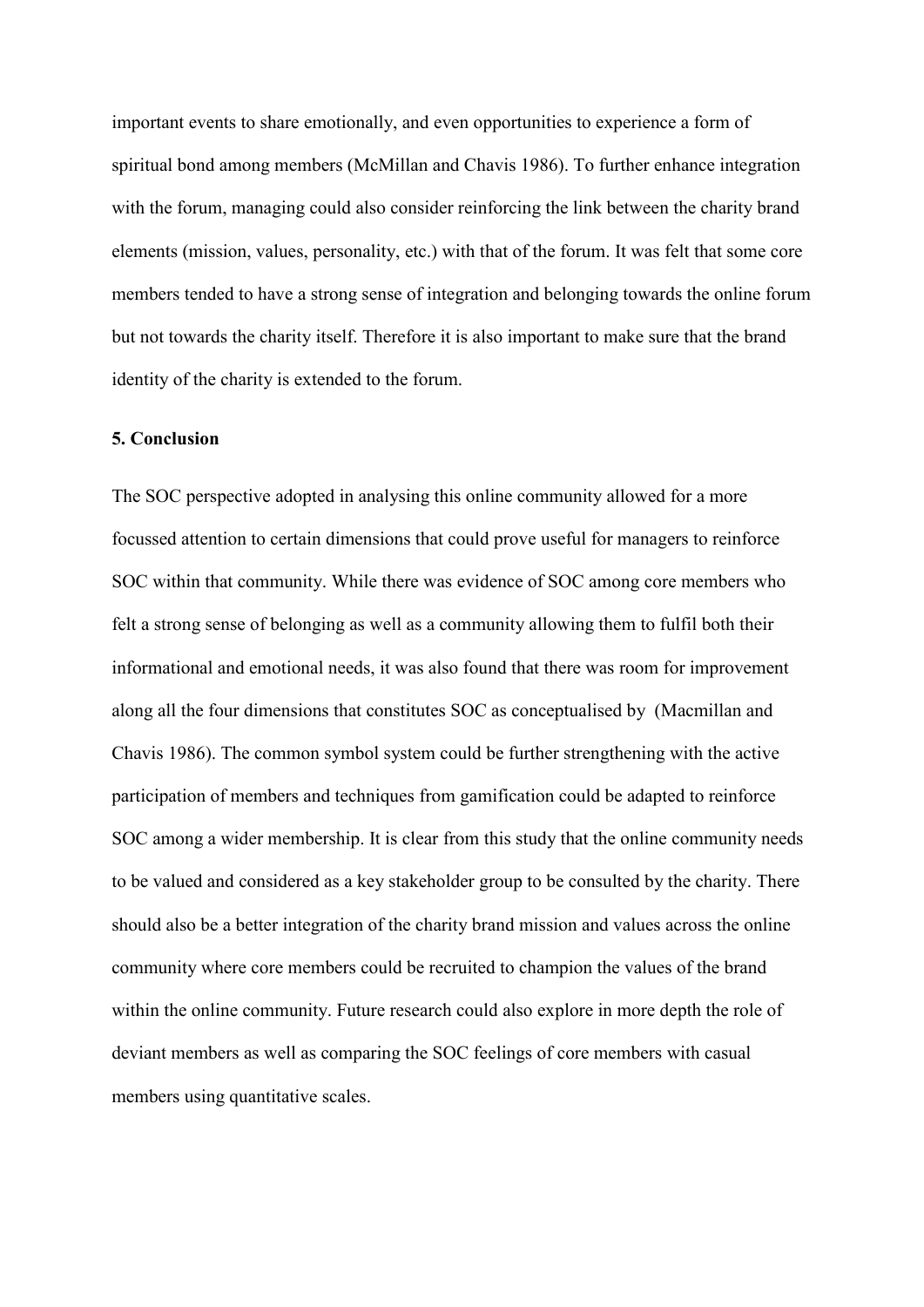## **References**

Abfalter, Dagmar, Melanie E. Zaglia, and Julia Mueller. "Sense of virtual community: A follow up on its measurement." *Computers in Human Behavior* 28, no. 2 (2012): 400-404.

Bista, Sanat Kumar, Surya Nepal, Nathalie Colineau, and Cecile Paris. "Using gamification in an online community." In *Collaborative Computing: Networking, Applications and Worksharing (CollaborateCom), 2012 8th International Conference on*, pp. 611-618. IEEE, 2012.

Blanchard, Anita L., and M. Lynne Markus. "The experienced sense of a virtual community: Characteristics and processes." *ACM Sigmis Database* 35, no. 1 (2004): 64-79.

Blanchard, Anita L. "Developing a sense of virtual community measure." *CyberPsychology & Behavior* 10, no. 6 (2007): 827-830.

Blanchard, Anita L. "Testing a model of sense of virtual community." *Computers in Human Behavior* 24, no. 5 (2008): 2107-2123.

Braun, Virginia, and Victoria Clarke. "Using thematic analysis in psychology." *Qualitative research in psychology* 3, no. 2 (2006): 77-101.

Chavis, D. M., K. S. Lee, and J. D. Acosta. "The sense of community (SCI) revised: The reliability and validity of the SCI-2." In *2nd international community psychology conference, Lisboa, Portugal*. 2008.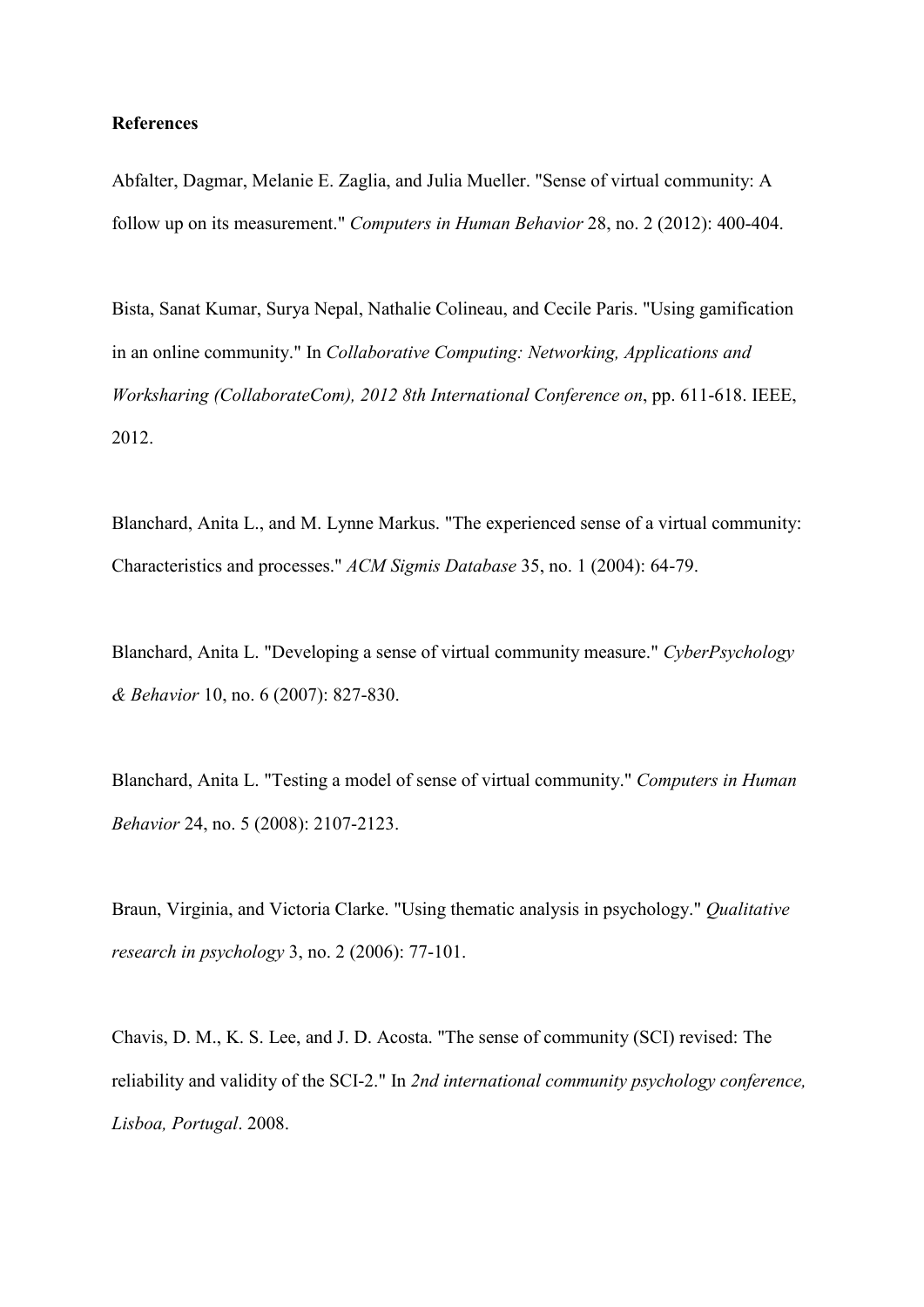Denzin, Norman K., and Yvonna S. Lincoln. "The landscapes of qualitative research." (2003).

Doolittle, Robert J., and Donald MacDonald. "Communication and a sense of community in a metropolitan neighborhood: A factor analytic examination." *Communication quarterly* 26, no. 3 (1978): 2-7.

Fournier, Susan, and Lara Lee. "Getting brand communities right." *Harvard business review* 87, no. 4 (2009): 105-111.

Glynn, Thomas J. "Psychological sense of community: Measurement and application." *Human Relations* 34, no. 9 (1981): 789-818.

Iriberri, Alicia, and Gondy Leroy. "A life-cycle perspective on online community success." *ACM Computing Surveys (CSUR)* 41, no. 2 (2009): 11.

Johnson, Grace J., and Paul J. Ambrose. "Neo-tribes: The power and potential of online communities in health care." *Communications of the ACM* 49, no. 1 (2006): 107-113.

Kirk, Susan, and Linda Milnes. "An exploration of how young people and parents use online support in the context of living with cystic fibrosis." *Health Expectations* 19, no. 2 (2016): 309-321.